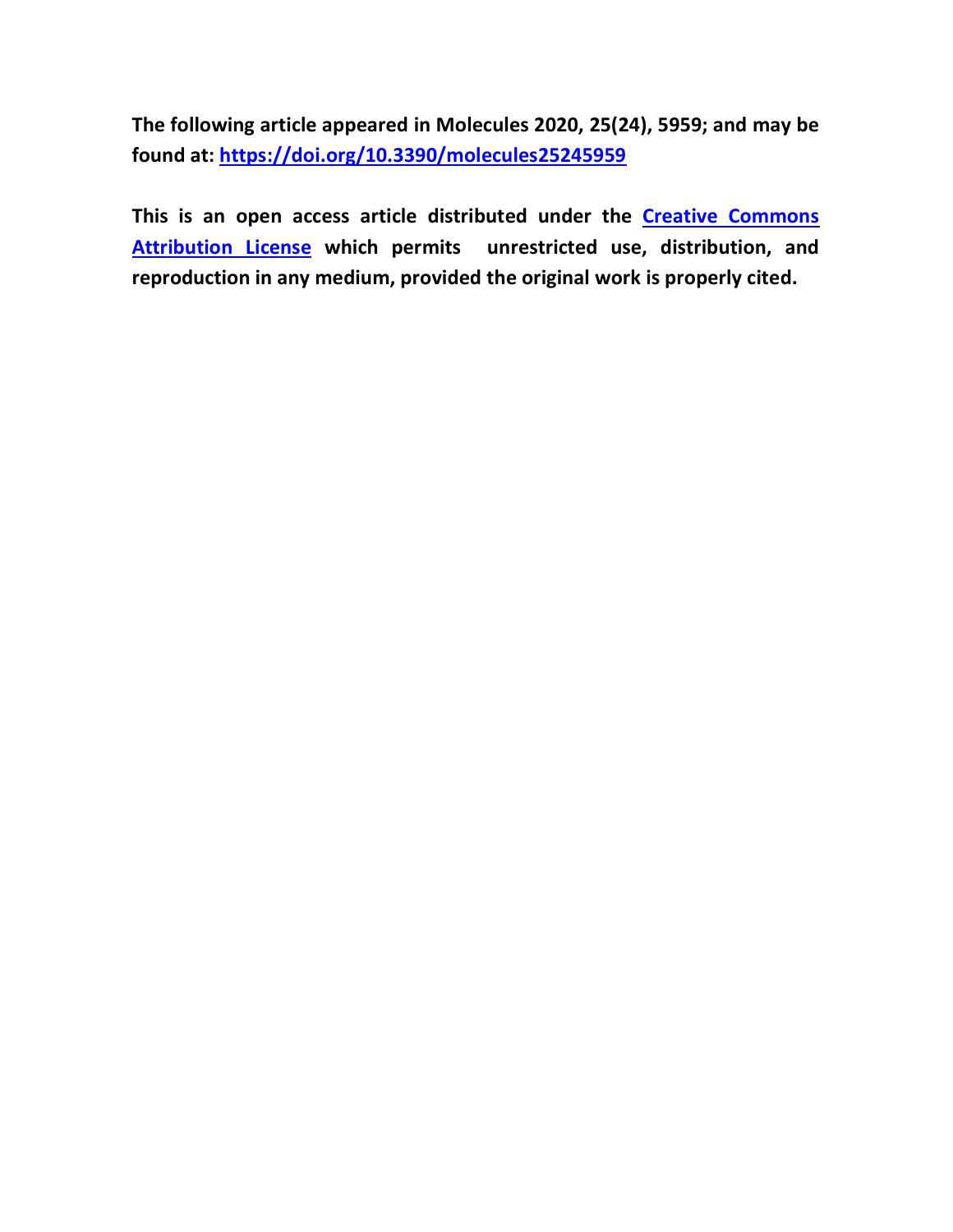



# **Toxicological Screening of Four Bioactive Citroflavonoids: In Vitro, In Vivo, and In Silico Approaches**

**Rol**↵**y Ortiz-Andrade 1,\*, Jesús Alfredo Araujo-León 2,3 , Amanda Sánchez-Recillas 1, Gabriel Navarrete-Vazquez <sup>4</sup> , Avel Adolfo González-Sánchez 5, Sergio Hidalgo-Figueroa 6, Ángel Josabad Alonso-Castro <sup>7</sup> , Irma Aranda-González 8, Emanuel Hernández-Núñez <sup>9</sup> , Tania Isolina Coral-Martínez <sup>2</sup> , Juan Carlos Sánchez-Salgado <sup>10</sup> , Victor Yáñez-Pérez 1,11 and M. A. Lucio-Garcia <sup>2</sup>**

- <sup>1</sup> Laboratorio de Farmacología, Facultad de Química, Universidad Autónoma de Yucatán, Merida 97069, Yucatan, Mexico; amanda.sanchez@correo.uady.mx (A.S.-R.); victor.yanez@anahuac.mx (V.Y.-P.)
- <sup>2</sup> Grupo de Investigación en Química Analítica y Ambiental, Facultad de Química, Universidad Autónoma de Yucatán, Merida 97069, Yucatan, Mexico; jesus.araujo@correo.uady.mx (J.A.A.-L.); tcoral@correo.uady.mx (T.I.C.-M.); monica.lucio@correo.uady.mx (M.A.L.-G.)
- <sup>3</sup> Facultad de Química, Unidad Académica de Ciencias y Tecnología de la UNAM en Yucatán, Sierra Papacal 97302, Yucatan, Mexico
- <sup>4</sup> Laboratorio de Química Farmacéutica, Facultad de Farmacia, Universidad Autónoma del Estado de Morelos, Cuernavaca 62209, Morelos, Mexico; gabriel\_navarrete@uaem.mx
- <sup>5</sup> Facultad de Ingeniería, Universidad Autónoma de Yucatán, Merida 92203, Yucatan, Mexico; avel.gonzalez@correo.uady.mx
- <sup>6</sup> Research, Innovation and Development Consortium for Arid Areas, Potosino Institute of Scientific and Technological Research, San Luis Potosi 78216, San Luis Potosi, Mexico; sergio.hidalgo@ipicyt.edu.mx
- <sup>7</sup> División de Ciencias Naturales y Exactas, Universidad de Guanajuato, Guanajuato 36050, Guanajuato, Mexico; angeljosabad@hotmail.com
- <sup>8</sup> Licenciatura en Nutrición, Facultad de Medicina, Universidad Autónoma de Yucatán, Merida 97000, Yucatan, Mexico; irma.aranda@correo.uady.mx
- <sup>9</sup> Departamento de Recursos del Mar, Centro de Investigación y de Estudios Avanzados del Istituto Politécnico Nacional-Unidad Mérida, Merida 97205, Yucatan, Mexico; emanuel.hernandez@cinvestav.mx
- <sup>10</sup> Hypermedic MX, Hacienda Santa Cecilia 97, Cafetales I, Coyoacán 04930, Mexico City, Mexico; juanc.sanchez@hypermedic.com.mx
- <sup>11</sup> Bioterio de la Escuela de Medicina, Universidad Anáhuac-Mayab, Merida 97310, Yucatan, Mexico
- **\*** Correspondence: rol↵y@correo.uady.mx

Academic Editors: Katia Petroni, Grażyna Budryn and Malgorzata Zakłos-Szyda Received: 24 November 2020; Accepted: 14 December 2020; Published: 16 December 2020



**MDP** 

Abstract: Many studies describe different pharmacological effects of flavonoids on experimental animals and humans. Nevertheless, few ones are confirming the safety of these compounds for therapeutic purposes. This study aimed to investigate the preclinical safety of naringenin, naringin, hesperidin, and quercetin by in vivo, in vitro, and in silico approaches. For this, an MTT-based cytotoxicity assay in VERO and MDCK cell lines was performed. In addition, acute toxicity was evaluated on Wistar rats by OECD Guidelines for the Testing of Chemicals (Test No. 423: Acute Oral Toxicity-Class Method). Furthermore, we used the ACD/Tox Suite to predict toxicological parameters such as hERG channel blockade, CYP450 inhibition, and acute toxicity in animals. The results showed that quercetin was slightly more cytotoxic on cell lines (IC<sub>50</sub> of 219.44  $\pm$  7.22 mM and 465.41  $\pm$  7.44 mM, respectively) than the other citroflavonoids. All flavonoids exhibited an  $LD_{50}$  value > 2000 mg/kg, which classifies them as low-risk substances as OECD guidelines established. Similarly, predicted  $LD^{50}$  was  $LD_{50} > 300$  to 2000 mg/kg for all flavonoids as acute toxicity assay estimated. Data suggests that all these flavonoids did not show significant toxicological effects, and they were classified as low-risk, useful substances for drug development.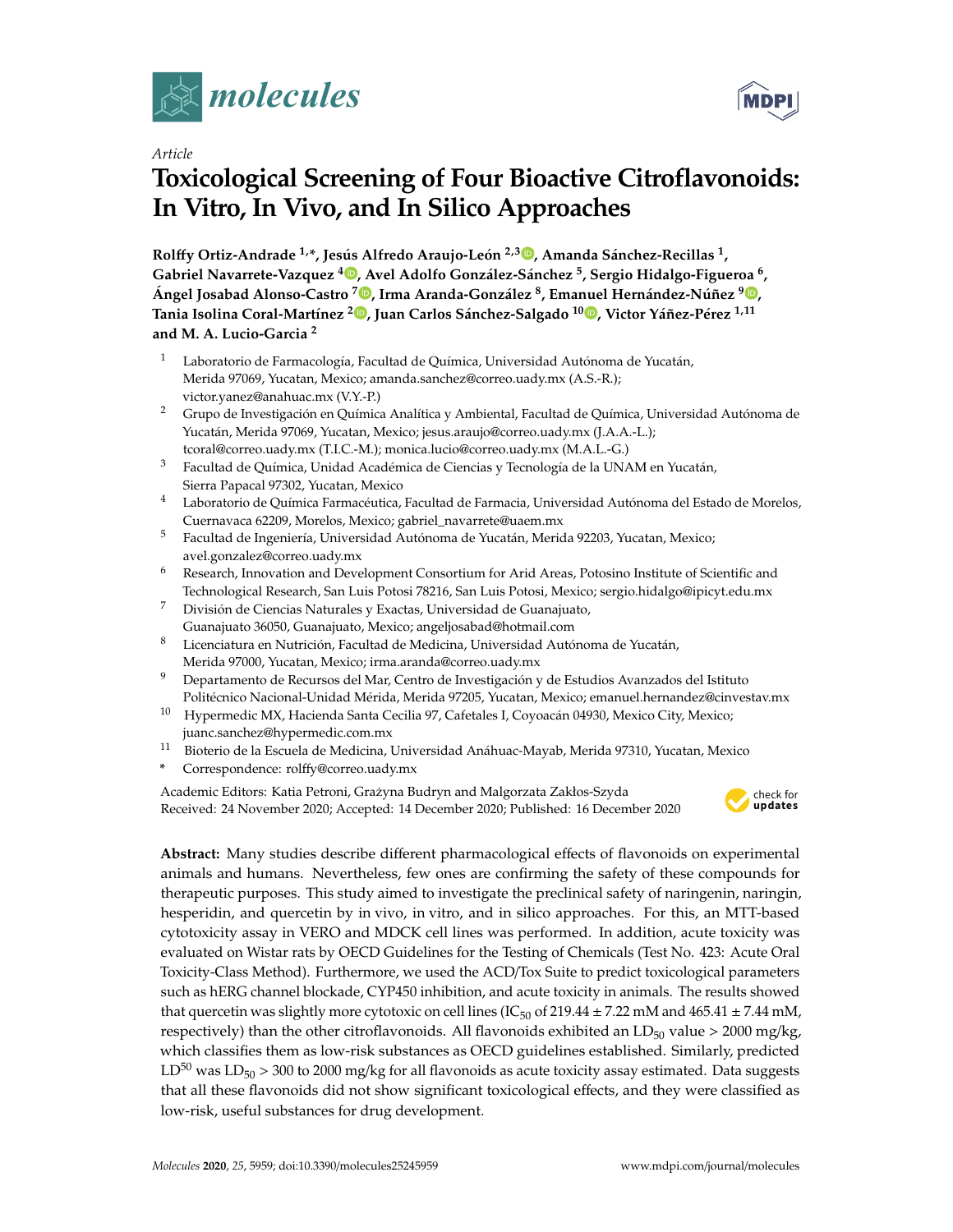# **1. Introduction**

Ethnomedicine is a millenary practice on bioactive compounds from plants and animals useful for therapeutics. According to the World Health Organization (WHO), medicinal plants are underlying sources of many medicines, so they should be thoroughly investigated to demonstrate their safety and efficacy on humans [1]. In this context, one of the most studied medicinal plants is *Citrus sp*., which has prominent medicinal properties, such as digestive, antiseptic, diuretic, antibacterial, antiviral, and beneficial effects on cancer, cardiovascular disease (CVD), and diabetes [2]. *Citrus sinensis* (sweet orange) is the most important and widely spread *Citrus sp*. around the world [1]. Some studies have shown that daily consumption of orange preparations reduces the prevalence of CVD risk factors. The main bioactive compounds responsible for this effect are flavonoids  $[1-4]$ .

Citrus flavonoids (citroflavonoids) are promising agents that have been widely studied for several diseases. These phytochemicals have shown interesting biological activity in diabetes and its complications [5], cardiovascular disease [6], as well as virus and bacterial infections [7,8]. In addition, these compounds have shown antioxidant [9], estrogenic [10], and anticancer [11] activity. Despite their widely drug-like features, the safety profile of these molecules has not been comprehensively investigated.

There is toxicological evidence on animals, in vitro preparations, and by in silico predictions that reveal the safety of citroflavonoids. Lopes-Andrade et al. reported safety parameters of agathisflavone, a biflavonoid composed of two units of apigenin. These parameters were half lethal dose and hematological, biochemical, histopathological, behavioral, and physiological changes produced by the oral administration of this compound [12]. In addition, Lee et al. reported the repeated-dose of 3-months and 6-months oral toxicity of naringin on SD rats [13,14] and beagle dogs [15]. Of the flavonoid compounds reported in literature, quercetin exhibited relatively more cytotoxic effects than other flavonoids, but the evidence is controversial. Similar toxicity data are lacking for these flavonoids [16].

Early evidence reveals that citroflavonoids isolated from *C. sinensis* have significant hypoglycemic and antidiabetic effects [5]. Despite evidence about the efficacy of flavonoids in experimental models, there is insufficient information on safety parameters. Since the safety of herbal preparations use is one strategic objective established by WHO, we aimed to evaluate the toxicological potential of these citroflavonoids by a toxicological screening composed of in vitro, in vivo, and in silico assays.

# **2. Results**

# *2.1. Cytotoxicity*

The cytotoxicity assay was performed on VERO and MDCK cells using the MTT-based reduction method. Only QRT (quercetin) produced a decrease in the percentage viability of VERO cells at 250–750 μg/mL (IC<sub>50</sub> = 465.41 μM or 140.66 μg/mL). In addition, for MDCK cells, QRT caused significant differences in the rate of cell viability at concentrations of 250  $\mu$ g/mL and 500  $\mu$ g/mL. On the other hand, HESP (hesperidin), NARGE (naringenin), and NAR (naringin) did not change the percentage of growth of both cells tested at concentrations ranging from 125 to 750 µg/mL (Figure 1).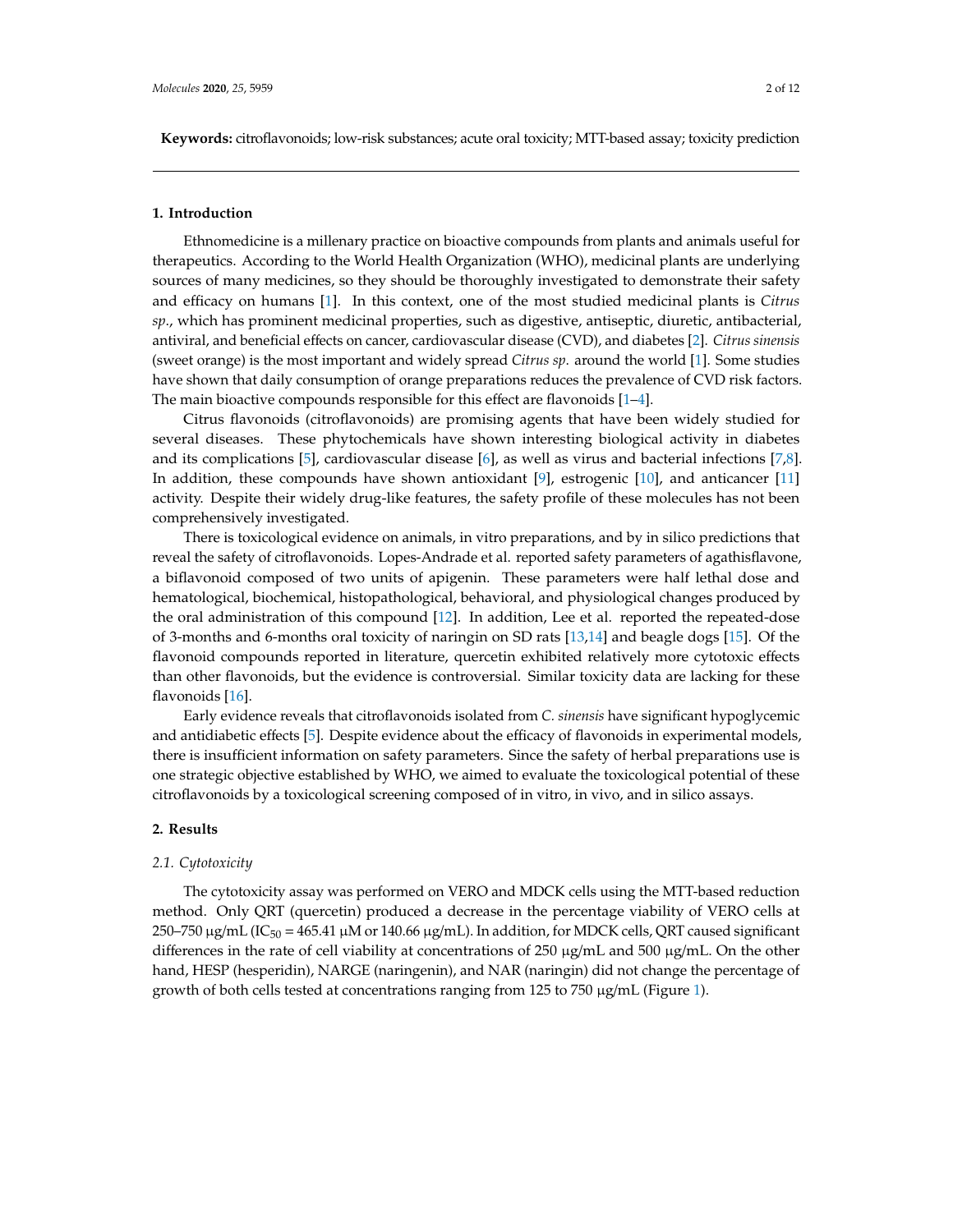

Figure 1. Percentage viability in (a) MDCK and (b) VERO cells after exposition with citroflavonoids. Non-tumorigenic cells were incubated with different concentrations of flavonoids for 48 h. Then, the MTT assay was performed. Values are presented as mean percent of viability  $\pm$  standard error.  $n = 3, * p < 0.05$ .

#### 2.2. Acute Oral Toxicity *2.2. Acute Oral Toxicity*

# *2.2. Acute Oral Toxicity*  2.2.1. Mortality and Clinical Signs 2.2.1. Mortality and Clinical Signs

2.2.1. Mortality and Clinical Signs There were no deaths recorded in any group during the observation period, and there were no There were no deaths recorded in any group during the observation period, and there were no gross and pathological findings in rats' organs and tissues at necropsy (data not shown) for any doses tested. These results indicate that the oral  $LD_{50}$  of all flavonoids in rats was more significant than any gross and pathological findings in rats' organs and tissues at necropsy (data not shown) for any 2000 mg/kg of body weight.  $\mathcal{O}$  of all flavons indicate that the oral LD50 of all flavons was more significant that the oral flavonoids in  $\mathcal{O}$ noxious signs associated with administration of different doses of flavonoids. We did not observe any doses teste paradoxes tested. These results indicates that the oral LD50 of all flavors was more significant than the oral LD50 of all flavors was more significant than the second the oral LD50 of all flavors was more sign

# 2.2.2. Body Weight

Additionally, there were no significant differences in weight gain between the QRT group and the  $\overline{R}$ 10 related to HESP administration at 300 mg/kg dose. On the other hand, as we can see in Figure 2, there is evidence that NARGE modifies rats' weight at 300 and 2000 mg/kg dose during test days 2, 3, 9, and 10. Furthermore, NAR changed the body weight of experimental animals. control group (Figure 2). However, there were considerable weight gain differences on days 7 and



(**a**) (**b**) (HESP), naringenin (NARGE), and naringin (NAR) at 300 mg/Kg dose, and (**b**) Changes in body (HESP), naringenin (NARGE), and naringin (NAR) at 300 mg/Kg dose, and (**b**) Changes in body weight after treatment with control or quercetin (QRT), hesperidin (HESP), naringenin (NARGE), and naringin (NAR) at 2000 mg/Kg dose. Results are presented as mean  $\pm$  SE ( $n = 3$ ),  $*$   $p < 0.05$ . Figure 2. (a) Changes in body weight after treatment with control or quercetin (QRT), hesperidin

# 2.2.3. Hematological and Biochemical Analysis

The hematological parameters for all flavonoids-treated and control rats are shown in the supplementary information. The erythrocyte values at a dose of 50 mg/kg QRT and mean cell

naringin (NAR) at 2000 mg/Kg dose. Results are presented as mean ± SE (*n* = 3), \* *p* < 0.05.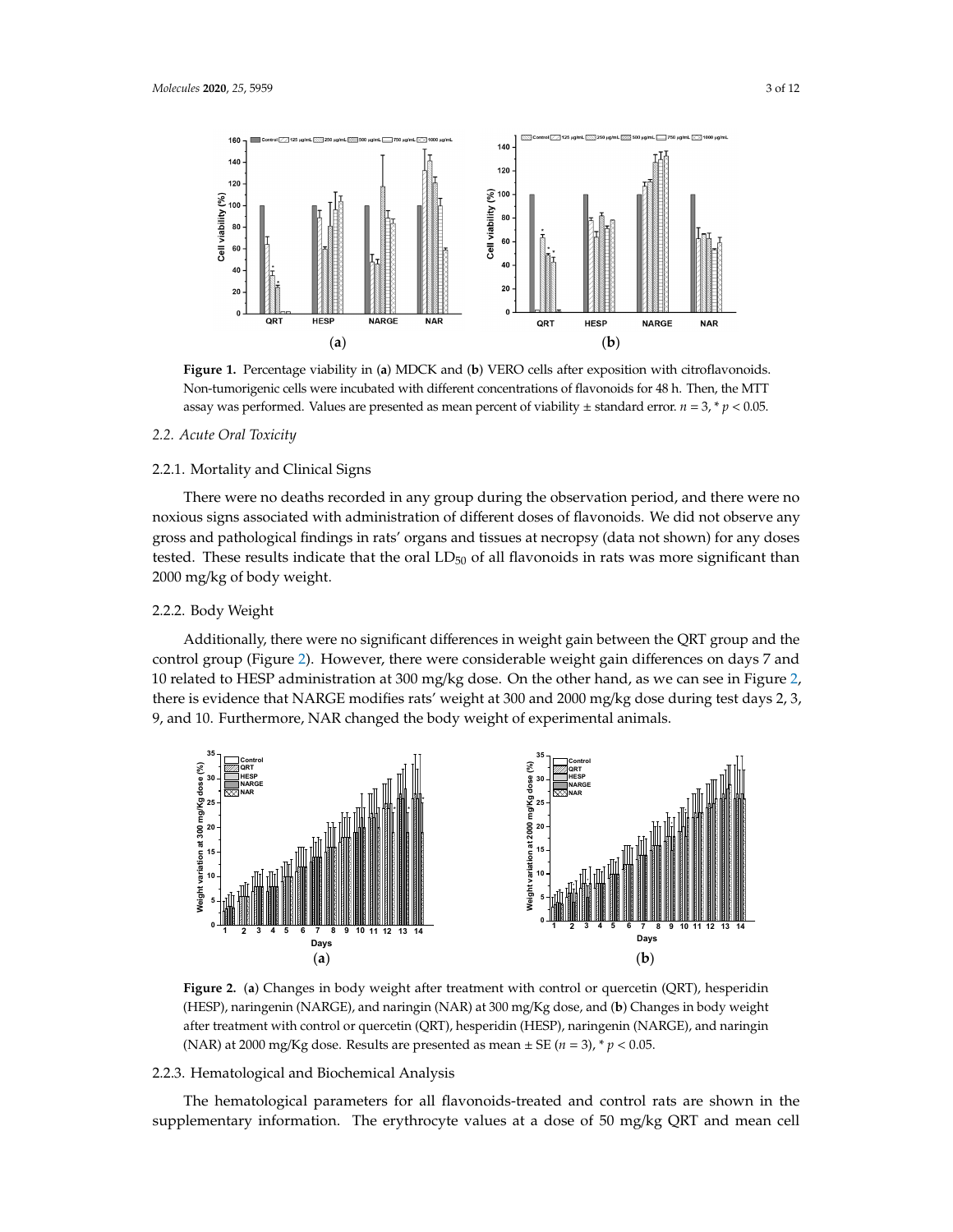hemoglobin concentration (MCHC) values at 50 mg/kg and 300 mg/kg QRT were significantly lower than that of the control (Table S1). The neutrophils count at a dose of 300 mg/kg, and 2000 mg/kg HESP were markedly lower than the control group (Table S2). Regarding NARGE, only platelet values were modified at a dose of 2000 mg/kg and were significantly higher than that of the control (Table S3). Finally, MCHC values at a 300 mg/kg NAR dose were considerably higher than that of the control (Table S4). Other hematological parameters were not changed after 14 days of treatment ( $p > 0.05$ ).

On the other hand, biochemical parameters for all flavonoids-treated and control group rats are shown in Table 1. Concerning glucose metabolism HESP, NARGE, and NAR, slightly amended glucose values. This was more evident at NAR 300 mg/kg and 2000 mg/kg, and NARGE 300 mg/kg. ALT and AST values in almost all flavonoids groups were not significantly higher than that of the control groups. Conversely, QRT (50 mg/kg and 300 mg/kg) induced that ALT and AST values were significantly higher than control. IB, DB, and TB values were not modified compared to the control group. However, QRT (50 mg/kg) caused an increase in DB values compared to the control. Finally, ALB, TP, and GL values were not modified compared to the control group after 14 days of treatment with each flavonoids tested (Table 2).

Table 1. Biochemical analysis: values and effects after treatment with several doses of flavonoids.

| Experimental | Dose<br>(mg/kg) | <b>Biochemical Marker</b> |                      |                      |                   |                    |                    |  |
|--------------|-----------------|---------------------------|----------------------|----------------------|-------------------|--------------------|--------------------|--|
| Group        |                 | <b>GLU</b><br>(mg/dL)     | <b>AST</b><br>(IU/L) | <b>ALT</b><br>(IU/L) | TВ<br>(mg/dL)     | DB<br>(mg/dL)      | TB.<br>(mg/dL)     |  |
| Control      |                 | $114.50 \pm 0.50$         | $159.50 \pm 13.82$   | $58.00 \pm 1.69$     | $0.04 \pm 0.002$  | $0.010 \pm 0.00$   | $0.035 \pm 0.002$  |  |
| ORT          | 50              | $119.67 + 8.74$           | $266.67 + 32.29$     | $83.00 + 3.10*$      | $0.08 + 0.006$    | $0.043 + 0.009$ *  | $0.036 + 0.003$    |  |
| ORT          | 300             | $149.49 \pm 5.00$         | $127.67 + 4.12$      | $64.00 + 2.28$ *     | $0.05 \pm 0.003$  | $0.016 \pm 0.004$  | $0.030 + 0.006$    |  |
| Control      |                 | $182.49 + 5.70$           | $123.95 + 9.86$      | $32.52 \pm 6.02$     | $0.057 + 0.006$   | $0.025 + 0.006$    | $0.031 + 0.004$    |  |
| <b>HESP</b>  | 300             | $155.33 + 18.71$          | $126.00 + 13.18$     | $33.78 \pm 1.30$     | $0.051 \pm 0.002$ | $0.020 \pm 0.005$  | $0.029 \pm 0.003$  |  |
| <b>HESP</b>  | 2000            | $192.06 + 12.73$          | $226.65 \pm 44.80$   | $41.19 \pm 2.83$     | $0.060 \pm 0.06$  | $0.018 \pm 0.005$  | $0.046 + 0.010$    |  |
| Control      |                 | $182.49 + 5.70$           | $123.95 + 9.86$      | $32.52 + 6.02$       | $0.057 + 0.006$   | $0.025 + 0.006$    | $0.031 + 0.004$    |  |
| <b>NARGE</b> | 300             | $145.29 + 5.47*$          | $156.06 + 9.33$      | $39.19 + 0.77$       | $0.064 + 0.005$   | $0.013 + 0.007$    | $0.051 + 0.007$    |  |
| <b>NARGE</b> | 2000            | $175.56 \pm 6.80$         | $149.37 \pm 7.16$    | $57.68 \pm 10.97$    | $0.065 \pm 0.007$ | $0.020 \pm 0.001$  | $0.045 \pm 0.060$  |  |
| Control      |                 | $123.49 + 5.70$           | $123.95 + 9.86$      | $32.52 \pm 6.02$     | $0.057 \pm 0.006$ | $0.025 + 0.006$    | $0.031 + 0.004$    |  |
| <b>NAR</b>   | 300             | $125.54 \pm 14.59$        | $144.58 \pm 17.05$   | $27.57 \pm 0.62$     | $0.037 + 0.001$   | $0.012 \pm 0.0009$ | $0.024 \pm 0.0007$ |  |
| <b>NAR</b>   | 2000            | $138.55 \pm 10.48$        | $128.26 \pm 5.33$    | $38.59 \pm 1.08$     | $0.039 \pm 0.004$ | $0.015 \pm 0.001$  | $0.025 \pm 0.003$  |  |

Values are presented as the mean plasma concentration  $\pm$  standard error.  $n = 3$ ,  $\gamma p < 0.05$  with respect to control. GLU: glucose, AST: aspartate transaminase, ALT: alanine transaminase, TB: total bilirubin, DB: direct bilirubin, IB: indirect bilirubin.

Table 2. Biochemical analysis: values and effects after treatment with several doses of flavonoids.

|                       |                          | <b>Biochemical Marker</b> |                 |                  |                     |  |
|-----------------------|--------------------------|---------------------------|-----------------|------------------|---------------------|--|
| Experimental<br>Group | Dose $(mg/kg)$           | TP<br>(g/dL)              | ALB<br>(g/dL)   | GL<br>(g/dL)     | <b>ALB/GL Ratio</b> |  |
| Control               |                          | $6.37 \pm 0.03$           | $3.85 \pm 0.04$ | $2.52 \pm 0.00$  | $1.52 \pm 0.015$    |  |
| ORT                   | 50                       | $6.38 \pm 0.15$           | $3.88 \pm 0.04$ | $2.50 \pm 0.14$  | $1.56 \pm 0.087$    |  |
| ORT                   | 300                      | $6.48 \pm 0.065$          | $3.63 \pm 0.09$ | $2.84 + 0.16$    | $1.39 \pm 0.15$     |  |
| Control               |                          | $6.41 \pm 0.21$           | $4.26 \pm 0.23$ | $2.14 \pm 0.34$  | $2.18 \pm 0.44$     |  |
| <b>HESP</b>           | 300                      | $5.91 \pm 0.25$           | $4.15 \pm 0.20$ | $1.76 \pm 0.069$ | $2.36 \pm 0.101$    |  |
| <b>HESP</b>           | 2000                     | $5.99 \pm 0.11$           | $4.20 \pm 0.22$ | $1.80 \pm 0.108$ | $2.38 \pm 0.270$    |  |
| Control               | $\overline{\phantom{a}}$ | $6.41 \pm 0.21$           | $4.26 \pm 0.23$ | $2.14 \pm 0.34$  | $2.18 \pm 0.44$     |  |
| <b>NARGE</b>          | 300                      | $6.97 \pm 0.30$           | $3.86 \pm 0.10$ | $3.11 \pm 0.25$  | $1.26 \pm 0.08$     |  |
| <b>NARGE</b>          | 2000                     | $7.82 \pm 0.07$           | $4.74 \pm 0.16$ | $3.08 \pm 0.17$  | $1.56 \pm 0.14$     |  |
| Control               | $\overline{\phantom{0}}$ | $6.41 \pm 0.21$           | $4.26 \pm 0.23$ | $2.14 \pm 0.34$  | $2.18 \pm 0.44$     |  |
| <b>NAR</b>            | 300                      | $6.48 \pm 0.04$           | $4.50 \pm 0.02$ | $1.97 \pm 0.04$  | $2.30 \pm 0.05$     |  |
| <b>NAR</b>            | 2000                     | $6.71 \pm 0.14$           | $4.66 \pm 0.16$ | $2.03 \pm 0.05$  | $2.32 \pm 0.12$     |  |

Values are presented as the mean plasma concentration ± standard error. *n* = 3, *p* < 0.05 with respect to control. TP: total protein, ALB: albumin, GL: globulin, ALB/GL: albumin/globulin ratio.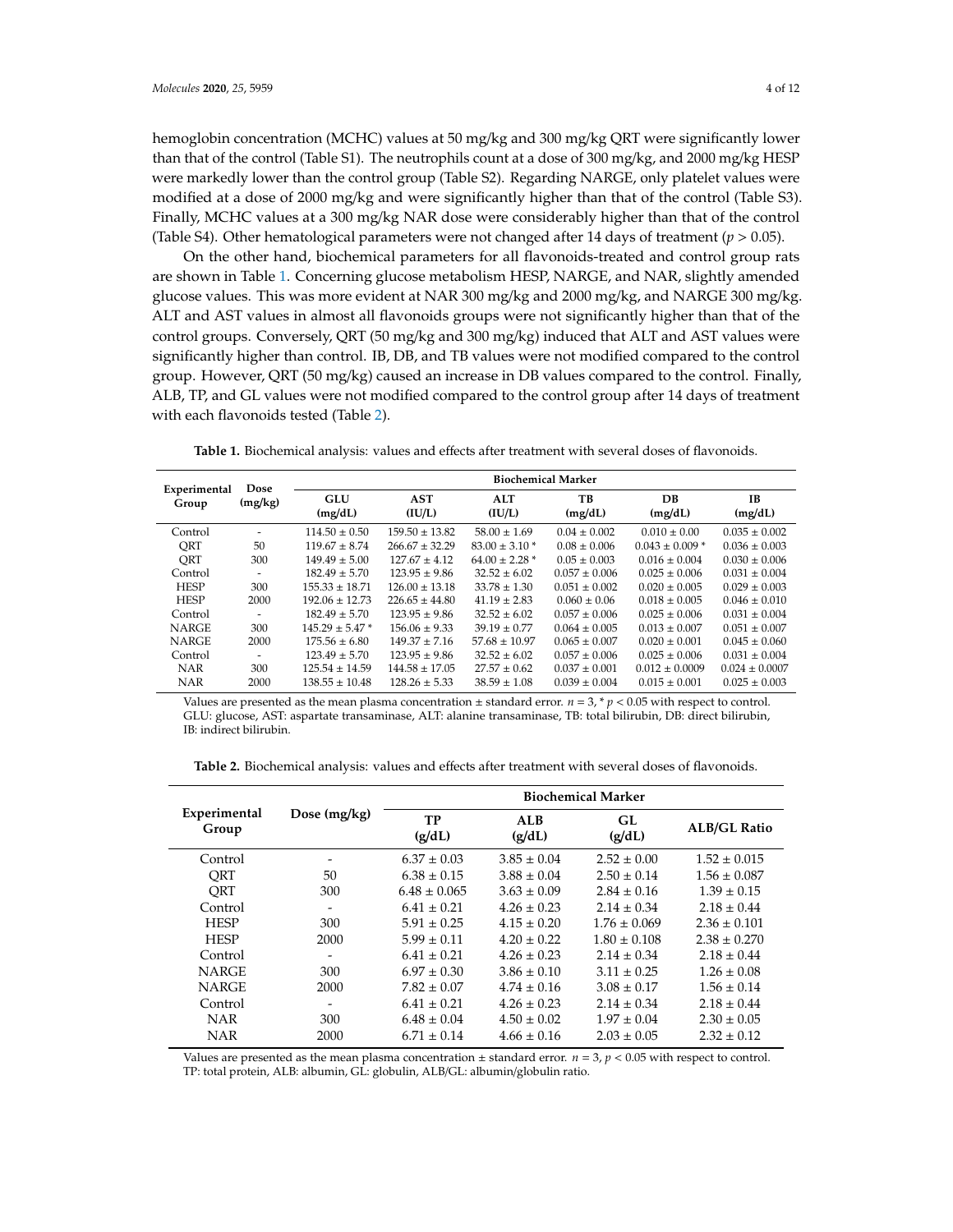# 2.3.1. hERG Channel Blockade

The prediction outcomes of hERG channel blockade showed that QRT and NARGE have a low probability of generating cardiotoxic effects at clinically relevant concentrations (<10 mM). In contrast, for HESP and NAR, the probability is null (Table 3).

| Inhibition of Different Isoforms of CYP450        |                            |                                 |                              |                                  |                                |                              |  |  |
|---------------------------------------------------|----------------------------|---------------------------------|------------------------------|----------------------------------|--------------------------------|------------------------------|--|--|
| Flavonoid<br>Compound                             | Concentration<br>$(\mu M)$ | 3A4                             | 2D6                          | 2C9                              | 2C19                           | 1A2                          |  |  |
| QRT                                               | 10<br>50                   | $\overline{2}$<br>83            | $\theta$<br>23               | 7<br>68                          | 5<br>37                        | 94<br>95                     |  |  |
| <b>HESP</b>                                       | 10<br>50                   | $\mathbf{1}$<br>6               | $\mathbf{1}$<br>$\mathbf{1}$ | $\overline{4}$<br>$\overline{4}$ | $\mathbf{1}$<br>$\overline{2}$ | $\mathbf{0}$<br>$\mathbf{0}$ |  |  |
| <b>NARGE</b>                                      | 10<br>50                   | 3<br>54                         | $\mathbf{1}$<br>39           | 51<br>87                         | 82<br>91                       | 67<br>93                     |  |  |
| <b>NAR</b>                                        | 10<br>50                   | $\mathbf{1}$<br>$\overline{4}$  | $\mathbf{1}$<br>1            | $\overline{4}$<br>$\overline{4}$ | $\mathbf{1}$<br>$\mathbf{1}$   | $\mathbf{0}$<br>$\mathbf{0}$ |  |  |
| <b>Blocking of hERG Channel</b>                   |                            |                                 |                              |                                  |                                |                              |  |  |
| Flavonoid<br>Compound                             | Concentration<br>$(\mu M)$ | Probability<br>(%)              |                              |                                  |                                |                              |  |  |
| QRT<br><b>HESP</b><br><b>NARGE</b><br><b>NAR</b>  | 10<br>10<br>10<br>10       | 14<br>$\Omega$<br>5<br>$\Omega$ |                              |                                  |                                |                              |  |  |
| Calculated Median Lethal Dose (LD <sub>50</sub> ) |                            |                                 |                              |                                  |                                |                              |  |  |
| Flavonoid<br>Compound                             | Route of<br>Administration | $LD_{50}$<br>(mg/kg)            |                              |                                  |                                |                              |  |  |
| QRT                                               | Intraperitoneal<br>Oral    | 1200<br>640                     |                              |                                  |                                |                              |  |  |
| <b>HESP</b>                                       | Intraperitoneal<br>Oral    | 1600<br>3000                    |                              |                                  |                                |                              |  |  |
| <b>NARGE</b>                                      | Intraperitoneal<br>Oral    | 1200<br>1900                    |                              |                                  |                                |                              |  |  |
| <b>NAR</b>                                        | Intraperitoneal<br>Oral    | 1500<br>1200                    |                              |                                  |                                |                              |  |  |

**Table 3.** In silico toxicity parameters calculated for all flavonoids.

Results were obtained with ACD/Tox Suite software version 2.95.

# 2.3.2. Inhibition of CYP 450

The prediction results of inhibition of CYP 450 showed that, according to their molecular structure, QRT has a high probability of behaving as an inhibitor of isoform 1A2 of CYP 450 at clinically relevant concentrations (10 mM and 50 mM). On the other hand, NARGE has a high probability of behaving as an inhibitor of CYP 450, especially 2C9, 2C19, and 1A2 isoforms at clinically relevant concentrations and, to a lesser extent, inhibit 3A4 isoform. Finally, HESP and NAR have very low probabilities of behaving like inhibitors of CYP 450 at clinically relevant concentrations (Table 3).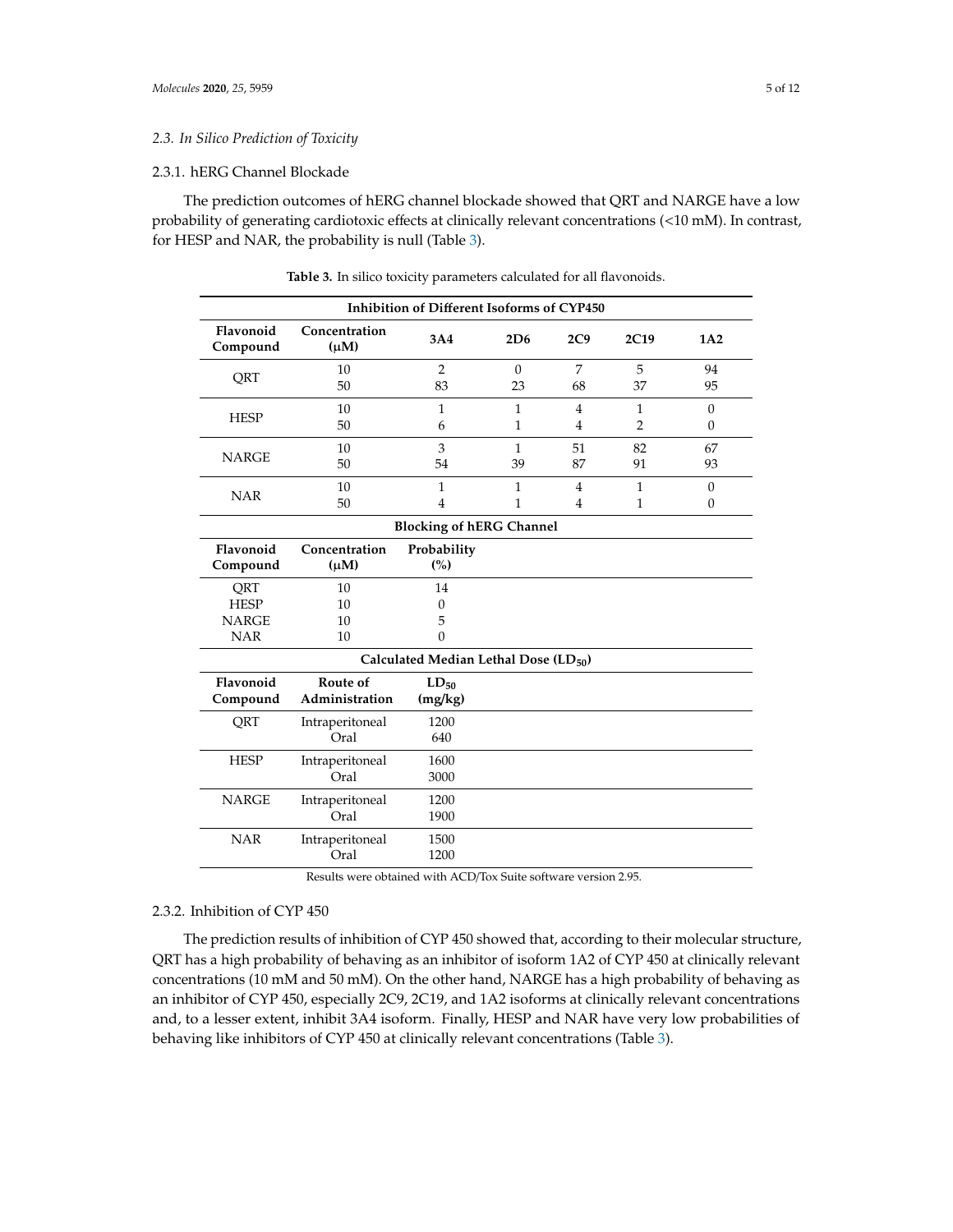#### 2.3.3. In Silico Acute Toxicity

We can see that predictive studies classified to QRT, HESP, and NARGE as members of category 4 of toxicity (2000 mg/kg  $\rm <$  LD<sub>50</sub>  $>$  300 mg/kg) and NAR as member of category 3 or 4 (300 mg/kg  $\rm <$  LD<sub>50</sub>  $>$  50 mg/kg or 2000 mg/kg  $<$  LD<sub>50</sub> $>$  300 mg/kg) according to guide 423 of OECD [17] (Table 3).

# **3. Discussion**

Herbal preparations have a role in modern medicine and the process of discovering, designing, and developing new drugs. Thus, there is clear evidence of their therapeutic benefits [18]. The common use of herbal products or isolated compounds has provided a strong rationale for investigating short and long-term toxicological effects [19]. It is essential to state that a thorough evaluation of the risk/benefit ratio is crucial to drug discovery in a limited efficacy evidence scenario and established toxicity. Therefore, it is important to evaluate cytotoxicity and short- and long-term toxicological profiles.

This study evaluated the cytotoxic activity of QRT, HESP, NARGE, and NAR against VERO and MDCK cell lines by MMT assay. As shown above, only QRT (250 µg/mL to 750 µg/mL) decreased VERO cell viability. Now, regarding MDCK cells, QRT caused significant differences in the percentage of cell viability at concentrations of 250 µg/mL and 500 µg/mL. In this context, QRT should be categorized as a moderate toxicity compound based on NCI. However, HESP, NARGE, and NAR did not show changes in the percentage of growth of both cell lines, so they could be categorized as low toxicity [20]. QRT biological effects possibly come from its antioxidant properties. However, this flavonoid may cause slightly toxic effects due to its concentration-dependent antioxidant and pro-oxidant properties, since it may act as a cytotoxic agent after its metabolic activation to produce semiquinone and quinoidal scaffolds. Therefore, byproduct formation must be considered in drug design ever [21]. Boncler et al. reported that NAR was not cytotoxic in a panel of five cell lines (5–50 µg/mL) since it did not modify mitochondrial membrane potential, cell membrane integrity, and nuclear morphology. In addition, this group showed that NAR was the lesser toxic compound in all the assays than other comparators [22].

Acute toxicity study showed that oral administration of flavonoids ranging from 50 mg/kg to 2000 mg/kg did not produce mortality, nor signs nor symptoms of apparent toxicity in rats. There were no gross abnormalities or pathological alterations at the end of the 14 days. This evidence is consistent with early report where acute oral  $LD_{50}$  for HESP was calculated as 4837.5 mg/kg [23]. This is larger than 2000 mg/kg, so it would be relatively safe as OECD guide 423 dictates. There was no significant effect observed in the body weight of rats treated with ORT. However, there were substantial weight gain differences on days 7 and 10 associated with HESP administration  $(300 \text{ mg/kg})$ . Li reported that sub-chronic oral administration of HESP for 13 weeks did not modify weight gain at 250 and 500 mg/kg in Sprague-Dawley rats, but did at 1000 mg/kg. In addition, at last dose hemoglobin concentration, erythrocytes, and leukocytes count were increased [22]. In addition, NARGE and NAR modified rat weights at 300 and 2000 mg/kg. These fluctuations were probably due to slight decrease of food and water consumption. Knapp reported that food and water intake should be associated with CNS function and anorexia [24].

The hematological analysis showed relevant modifications. For instance, a significant decrease of erythrocyte count was observed in the QRT 50 mg/kg group. Furthermore, MCHC was decreased in both QRT groups. These findings indicated a possibility of anemia development. Kelly and other authors propose a non-significant effect on hemoglobin, red blood cell, and packed cell volume in these conditions [25–27]. In addition, MCHC is a biochemical parameter that correlates mean concentration of Hb in erythrocytes [28]. In our study, this parameter was lower in the QRT group than the control group, even when Hb was normal. In addition, neutrophil number was significantly lower than the control group at HESP 300 mg/kg and 2000 mg/kg. This indicates that this flavonoid causes short-term agranulocytosis. It is noteworthy that agranulocytosis is a severe blood disorder with a mortality rate of 3% to 8%. However, no previous reports had been published on HESP- induced agranulocytosis [29].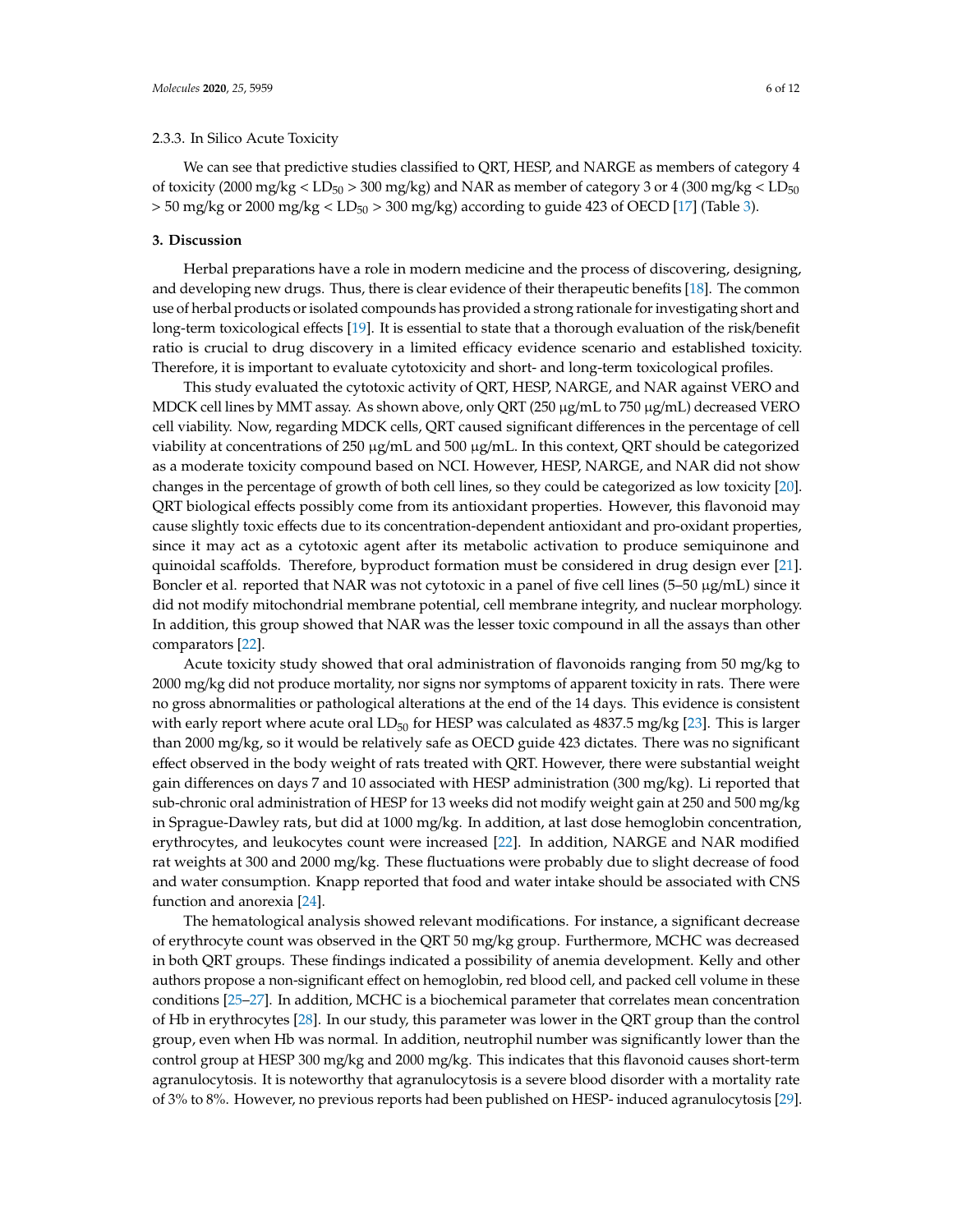On the other hand, our study showed evidence of an increased number of platelets when NARGE at 2000 mg/kg was administered. Although these results could indicate a potential liver damage by NARGE administration, PT and aPTT tests reveal normal values, indicating low probability of this adverse condition. Therefore, this suggests that flavonoids did not induce anemia. Nyska and colleagues found no significant difference in the number of erythrocytes or MCHC. They also showed a decrease in eosinophils in Sprague-Dawley rats fed for 90 days with 5% alpha-glycosyl isoquercitrin [30].

HESP, NARGE, and NAR also slightly modified glucose. Some reports have mentioned that flavonoids used in this study decrease glucose levels as a common biological effect  $[31,32]$ . Thus, HESP and NAR produced biological activity by enhancing the antioxidant defense system and suppressing the production of proinflammatory cytokines [33]. Therefore, results suggest that QRT, HESP, NARGE, and NAR did not cause a toxic effect on carbohydrate metabolism. Interestingly, ALT and AST in all flavonoids groups were not significantly higher than control groups. Only QRT (50 mg/kg and 300 mg/kg) groups produced an increase of liver enzymes than the control. It has been well defined in literature that when transaminases increase, a liver toxicity process is occurring [34–36]. However, it should be point that ALT is a blood marker that also could be altered in skeletal muscle, heart, adipose tissue, and gut [37].

León and colleagues reported biochemical parameters of Sprague Dawley rats. This study showed that normal AST in these animals was 42.9–270.8 U/L, while ALT was 33.4–73.1 U/L [38]. When levels of transaminases (ALT and AST) are modified in pathological conditions a 10-fold increase takes place. Hepatitis and toxic-induced liver disease are examples where this type of alterations happen [39]. Another study has exposed that Sprague-Dawley rats have an increase of ALT, gamma-glutamyl transpeptidase (GGT), and bile acid when fed with 5% alpha-glycosyl isoquercitrin for 90 days. However, the results were found only in females [30]. Furthermore, increased alkaline phosphatase (ALP) has been reported when 128 or 450 mg/kg of quercetin was orally received for 14 days. In fact, bilirubin also increased, but only at 128 mg/kg. AST declined when a higher dose was administered [40]. Nyska et al. also found increases in the relative weight of kidneys in males, and the liver in both sex. No microscopic changes were found [30]. As mentioned above, the increase in ALT and bilirubin in the QRT group could be due to acute liver damage during compound administration.

Despite ALT values in QRT 50 mg/kg group not being 10-fold higher than the control group, there is a trend to increase this parameter after 14 days. The hepatotoxicity described above also could be associated with an increased TB or could be involved in further biliary excretion illnesses [41]. Taking into account that QRT 50 mg/kg caused ALT, AST, and DB alterations in a dose-independent manner, further investigation is mandatory for verifying safety of this flavonoid.

QSAR analysis is vital nowadays because it is one of the most economic, time saving and reliable tool for toxicological predictions in drug discovery. The ACD/Tox suite uses a QSAR-based algorithm that predicts toxicological effects in hERG channels and CYP450, as well as some parameters of genotoxicity, acute toxicity, aquatic toxicity, health alterations, irritation, and endocrine system disruption [42,43]. According to the results, QRT and NARGE have a low probability for inducing cardiotoxicity by hERG blocked at a clinically relevant concentration (<10 mM). Interestingly, HESP and NAR had minor probability.

Inhibition of CYP450 isoenzymes is also a clinically important drug interaction in toxicokinetic profile of bioactive substances. One of these inhibitors is grapefruit juice, a beverage with potent inhibitory activity of 3A4 isoenzyme. In addition, echinacea extract produces a weak inhibition of IA2 and 3A4 isoenzymes. Additionally, *Ginkgo biloba* is considered a weak inhibitor of 3A4 [44]. According to the results, QRT had high probability to inhibit isoform 1A2 at clinically relevant concentrations (10 mM and 50 mM). Furthermore, NARGE also showed a high probability to inhibit 2C9, 2C19, and 1A2 isoforms, and to a lesser extent, the 3A4 isoform. HESP and NAR had the lowest to inhibit CYP450.

Finally, predictive analyzes classified QRT, HESP and NARGE into category 4 (2000 mg/kg  $\lt$  LD<sub>50</sub>  $>$ 300 mg/kg) of the OECD guide 423. NAR was classified into category 3 or 4 (300 mg/kg  $\lt$  LD<sub>50</sub>  $>$ 50 mg/kg or 2000 mg/kg  $\langle$  LD<sub>50</sub>  $>$  300 mg/kg). It is very important to note that predictive outcomes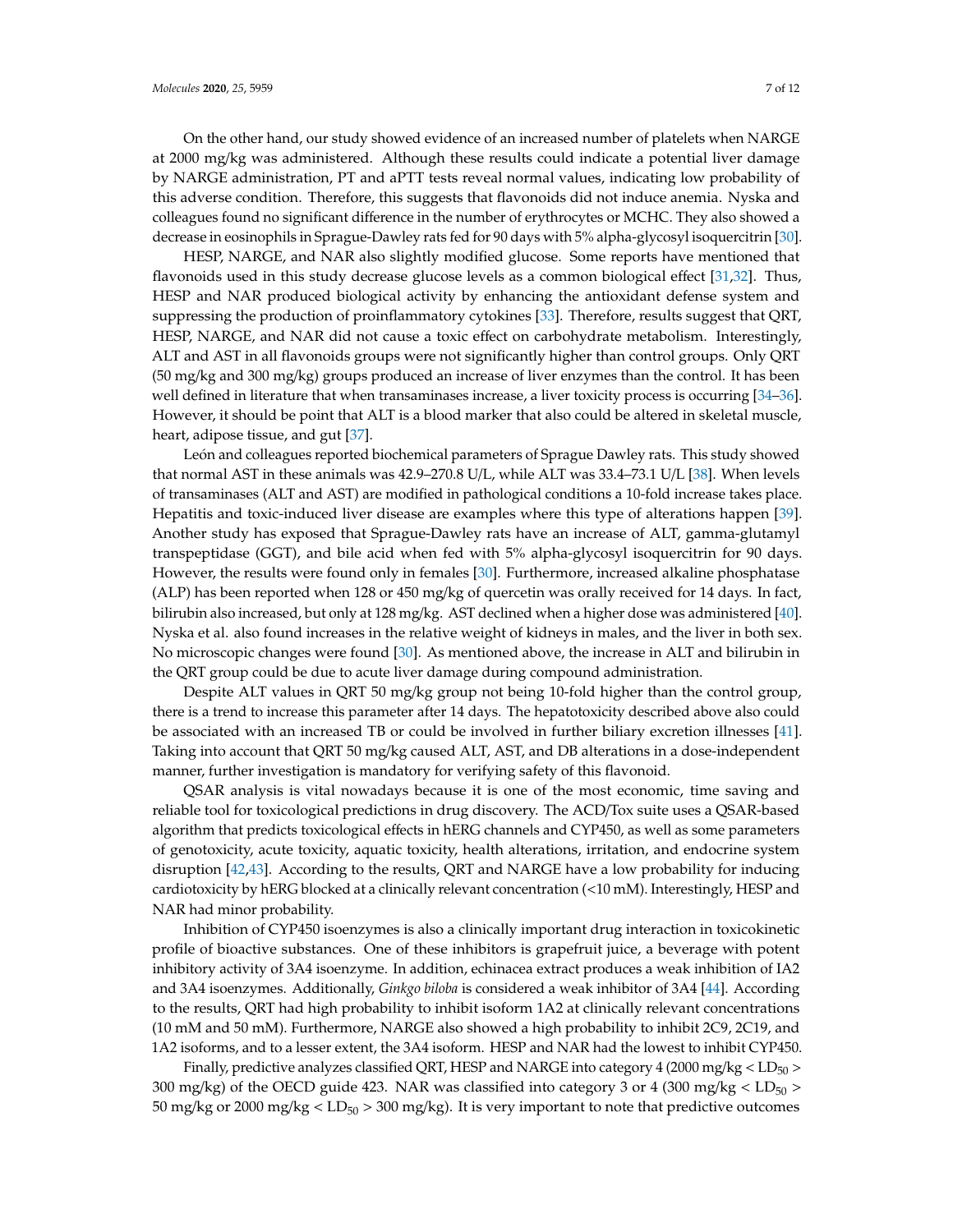were similar than those obtained in experimental models. Prediction indicated an oral  $LD_{50}$  higher than 2000 mg/kg for all flavonoids evaluated, so they were classified into category 4.

In conclusion, QRT, HESP, NARGE, and NAR are potential bioactive compounds with a good safety profile based on NCI criteria. In this context, they might be categorized as low-toxicity agents. Furthermore, these compounds were relatively safe based on OECD guide 423.

## **4. Materials and Methods**

# *4.1. Chemicals and Reagents*

Quercetin (QRT), hesperidin (HSP), naringenin (NARGE), and naringin (NAR), dimethyl sulfoxide (DMSO), tetrazolium dye (MTT), and cisplatin were purchased from Sigma–Aldrich Co. (St. Louis, MO, USA). All other reagents were analytical grade from local sources.

# *4.2. Cell Cultures*

VERO and MDCK cell lines were acquired from American Type Culture Collection (ATCC, Manassas, VA, USA). Cells were seeded in Advanced Dulbecco's modified Eagle's medium (DMEM), supplemented with 10% inactivated newborn calf serum, antibiotics (100 U/mL of penicillin, and 100 mg/mL of streptomycin), and incubated at 37  $^{\circ}$ C in a humidified atmosphere of 5% CO<sub>2</sub>.

## *4.3. Animals*

Female Wistar rats (250 g b.w.) were used. These animals were obtained from Bioterium from División de Ciencias de la Salud at the Universidad de Quintana Roo. They were maintained under standard environmental conditions (22  $\pm$  3 °C, 12 h/12 h light/dark cycle), and free access to standard rodent diet and water ad libitum. All animal procedures were conducted under our Federal Regulations for Animal Experimentation and Care [45] and were approved by the Institutional Animal Care and Use Committee of the "Universidad Juárez Autónoma de Tabasco" university (Code:2017-001, Approved: October 2017). Rats were acclimatized for 1 week before the start of experimental procedures.

## *4.4. MTT-Based Cytotoxicity Assay*

In vitro cytotoxicity assay was performed on Madin-Darby Canine Kidney Epithelial Cells (MDCK) and green Monkey Kidney Cells (VERO) by MTT-based assay. Briefly, cells were seeded in 96-well plates at a density of  $2.5 \times 10^3$  cells/well. Following 24 h of incubation at 37 °C with 5% CO<sub>2</sub>, the cells were treated with varying concentrations of samples (1000, 750, 500, 250, and 125 µg/mL) for 48 h for quadruplicate. Following washing and incubation with MTT solution  $(1 \text{ mg/mL})$  for 4 h, the cells were lysed. The absorbance was measured after 45 min using a microplate reader (Multiskan Asent<sup>®</sup>) at a wavelength of 550 nm.

The criteria for categorizing cytotoxicity against MDCK and VERO cells are based on the U.S. National Cancer Institute (NCI). The criteria comprise as follow:  $IC_{50} \leq 20 \mu g/mL =$  highly cytotoxic, IC<sub>50</sub> ranged between 21 and 200  $\mu$ g/mL = moderately cytotoxic, IC<sub>50</sub> ranged between 201 and 500  $\mu$ g/mL = weakly cytotoxic and IC<sub>50</sub> > 501  $\mu$ g/mL = no cytotoxicity [9].

#### *4.5. Acute Toxicity Test*

The half lethal dose  $(LD_{50})$  was estimated using the fixed-dose method described in OECD Guidelines for the Testing of Chemicals (Test No. 423: Acute Oral Toxicity-Class Method; OECD, 2001). Briefly, four fixed-doses (5, 50, 300, and 2000 mg/kg) were used by a standardized method LD<sub>50</sub>. This method allowed a step-by-step assay according to the chosen dose to begin the experiment. Subsequently, depending on the presence or absence of mortality, the decision to continue within the next step is taken, so fewer experimental animals should be used. For purposes of this study, QRT at 50 and 300 mg/kg, as well as HESPE, NARGE and NAR at 300 and 2000 mg/kg were orally administered.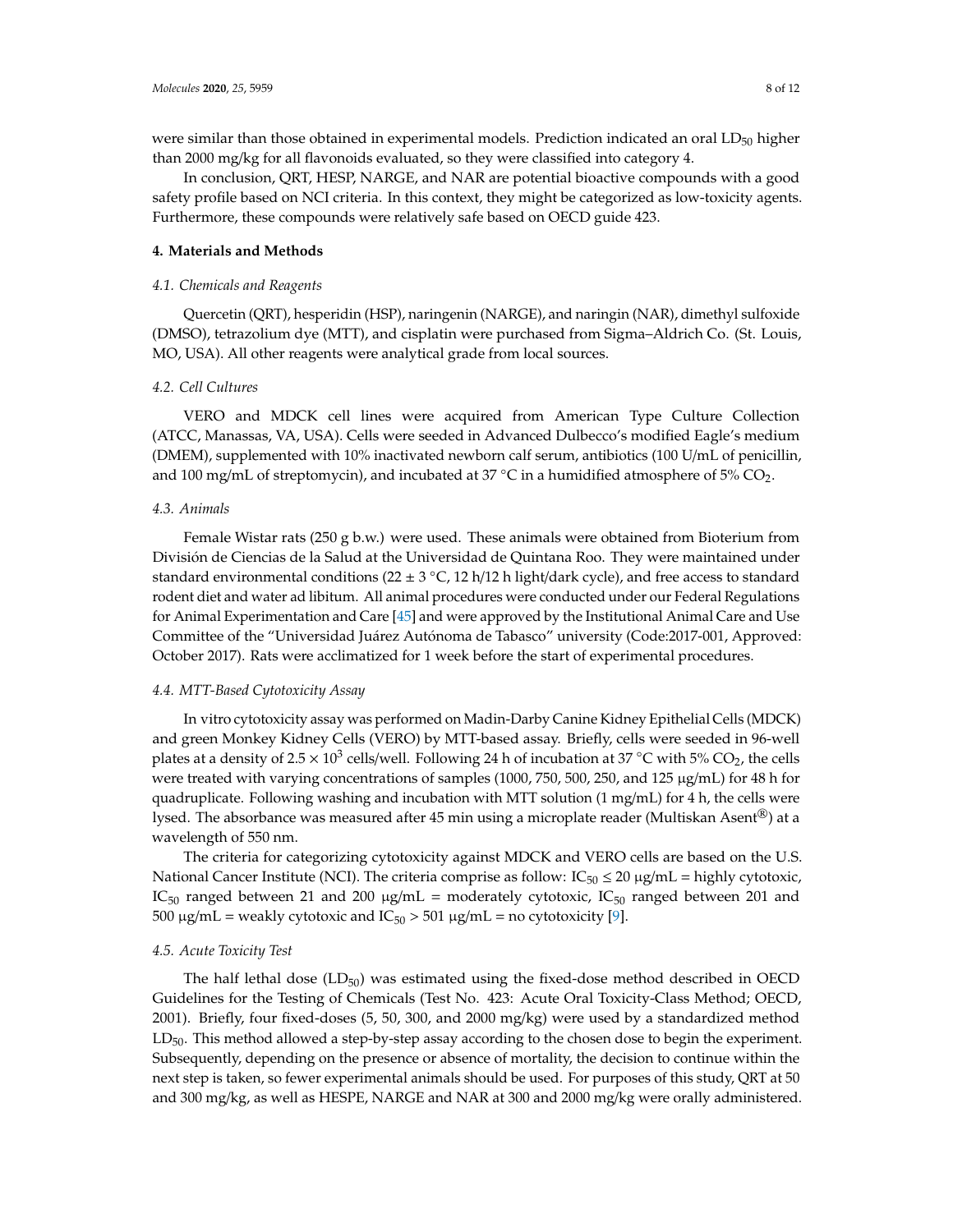Rats used for this experiment were fasted for 8 h and were organized into two groups of three rats for each dose and each flavonoid. Likewise, the control group received isotonic 0.9% sodium chloride solution (dose: 5 mL/kg). All rats were closely observed for toxic symptoms and behavioral changes (sedation, hyperactivity, writhing, pruritus, feeding and drinking habits, general morphological changes, and bite legs) for 30 min and periodically 24 h post-administration. Animals were observed daily (14 days) and mortality rate recorded. A  $LD_{50}$  was estimated according to criteria of OECD guide 423.

The rats' body weight in each group was determined and recorded before the treatment initiation and after 14 days. Changes in the body weight at the end of the 14 days were calculated. Once observation time was completed and to detect any adverse effect, blood samples were collected by cardiac puncture after the previous fasting of 8 h. For this purpose, rats were anesthetized by intraperitoneally 50 mg/kg sodium pentobarbital. The liver was carefully extracted, rinsed in normal saline, drained on blotting paper, and carefully examined for tissue lesions. In addition, organ weight was determined.

## *4.6. Hematological Analysis*

Rat blood samples were analyzed by a hematology auto-analyzer system (Sysmex  $XS-1000i^{(8)}$ ) SYSMEX®, Oak Ridge, TN, USA). The parameters quantified on this stage were: blood count-packed cell volume (PCV), red blood cell (RBC) count, hemoglobin (Hb), platelet count, white blood cell (WBC) count, mean cell hemoglobin concentration (MCHC), mean red cell volume (MCV), mean cell hemoglobin (MCH), prothrombin time (PT), and activated partial thromboplastin time (aPTT).

# *4.7. Biochemical Analysis*

Albumin (ALB), total protein (TP), glucose (GLU), aspartate transaminase (AST), alanine transaminase (ALT), indirect bilirubin (IB), direct bilirubin (DB), total bilirubin (TB), and globulin (GL) were quantified by standardized methods on the Automated Clinical System (COBAS INTEGRA<sup>®</sup> 400 plus, ROCHE<sup>®</sup>).

#### *4.8. In Silico Prediction of Toxicity*

For this study, the ACD/Tox Suite® (Advance Chemistry Development, Inc. Toronto, Canada) platform was used to predict the toxicity of QRT, HESP, NARGE, and NAR. This software uses a modeling QSAR algorithm based on Physiologically Based Pharmacokinetic Modelling. This platform is a specialized model that predicts hERG (the human Ether-à-go-go-Related Gene) blockage, CYP3A4 inhibition, genotoxicity assessment, acute toxicity (rodent  $LD_{50}$ ), aquatic toxicity, health effects, irritation, and endocrine system disruption [42,43]. Therefore, to carry out the prediction of baseline toxicity, molecules of each flavonoid were drawn by ACD ChemSketch. Subsequently, molecules were placed in ACD/Tox Suite<sup>®</sup>, and modules employed were acute toxicity group, LD<sub>50</sub>, hERG, and CYP450 inhibition.  $LD_{50}$  was classified to each of flavonoids according to five categories established by OECD. On the other hand, the probability of selected CYP450 isoform (3A4, 2D6, 2C9, 2C19, 1A2) inhibition was calculated at 10 and 50 mM. Furthermore, the blocking probability of hERG channels was assessed at 10 mM.

#### *4.9. Statistical Analysis*

All results were expressed as mean  $\pm$  standard error. The results from the in vivo and in vitro experiments were analyzed using software  $\text{Origin}^{\circledR}$  8.0. Statistical analysis of data was carried out by the same software, where analysis of variance (ANOVA) at a 5% level of significance and Tukey test was used. The  $IC_{50}$  (half inhibitory concentration) values were calculated in Origin software<sup>®,</sup> (Northampton, MA, USA) and one-way ANOVA analysis was compared with cisplatin as the control.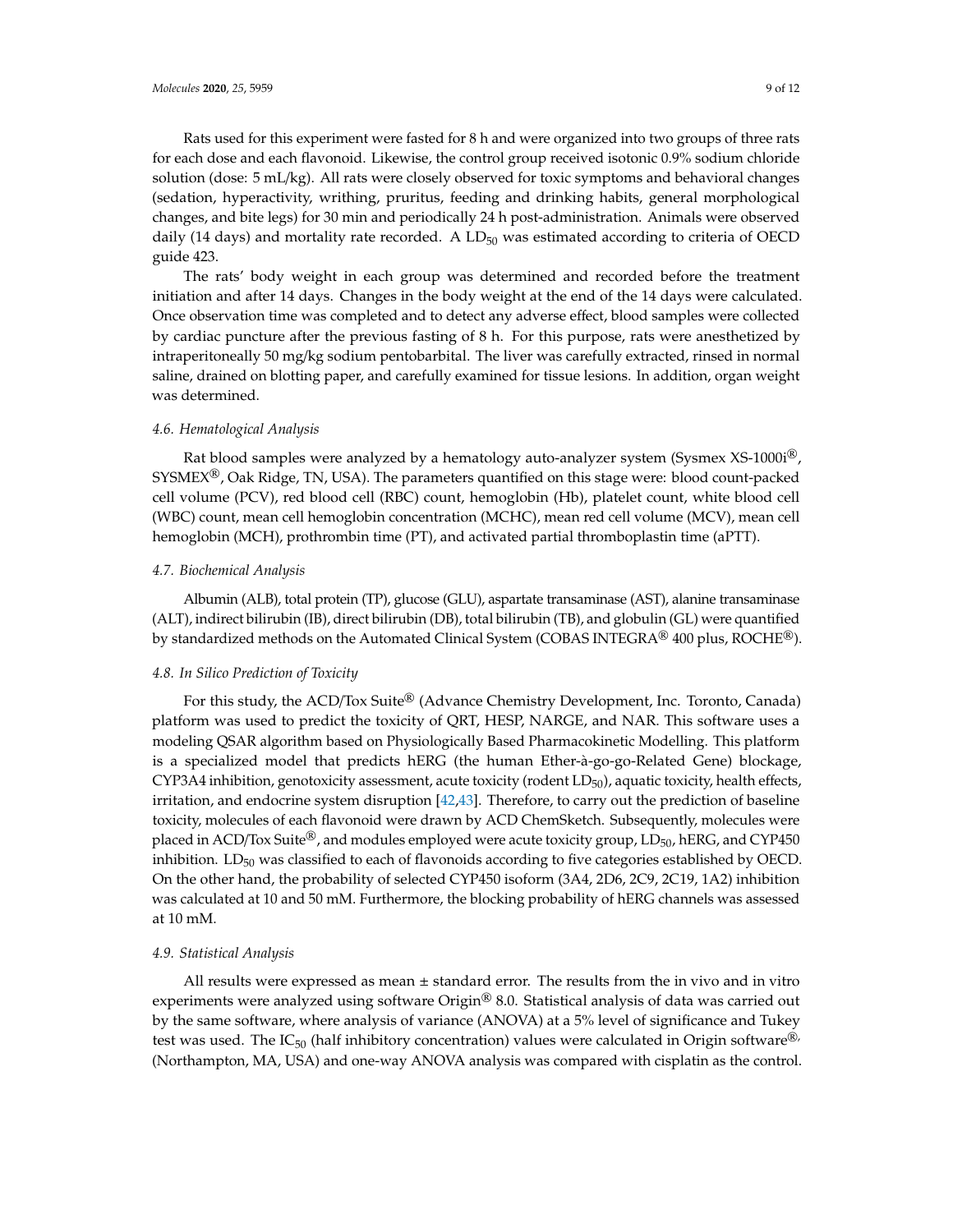## **5. Conclusions**

QRT, HESP, NARGE, and NAR are safety drug candidates that could be proposed as active substances in drug development due to their toxicological profiles. Thus, all these molecules are classified as relatively safe and practically non-toxic for human use. This work represents a part of a project focused on demonstrating the tolerability and safety of flavonoids in other organs and systems. The resulting data supports the innocuity and safety profile of these citroflavonoids.

**Supplementary Materials:** The following are available online, Table S1: Hematic cytometry values and coagulation time of animals treated with QRT, Table S2: Hematic cytometry values and coagulation time of animals treated with HESP, Table S3: Hematic cytometry values and coagulation time of animals treated with NARGE, Table S4: Hematic cytometry values and coagulation time of animals treated with NAR.

**Author Contributions:** Conceptualization, methodology, investigation, supervision, funding acquisition, resources, and writing—original draft: R.O.-A.; Methodology and data curation: A.S.-R.; Methodology, data curation, investigation, and review & editing—the original draft: J.A.A.-L.; Formal analysis, investigation, software, and investigation: G.N.-V.; Methodology, investigation, formal analysis, and data curation: A.A.G.-S., and V.Y.-P.; Formal research, investigation, software, and investigation: S.H.-F.; Data curation, methodology, and investigation, Á.J.A.-C.; Data curation, investigation, and visualization, I.A.-G., E.H.-N., T.I.C.-M., and M.A.L.-G.; Investigation, review & editing original draft, and visualization, J.C.S.-S. All authors have read and agreed to the published version of the manuscript.

**Funding:** This project was funded by CONACyT-Convocatoria para la Atención a Problemas Nacionales 2015: "Estudio preclínico de una forma farmacéutica sólida de citroflavonoides con propiedades hipoglucemiantes e hipotensoras: Caracterización farmacicinética y farmacodinámica" No. 756.

**Acknowledgments:** This work was supported by the PROMEP-SEP program. The authors acknowledge the technical support of Canul-Canché J and Rejón-Aké S. Ortiz-Andrade R, Sánchez-Recillas A, Hernández-Núñez E, and Sanchez-Salgado JC belong to the Red Mexicana de Investigación Preclínica y Desarrollo Farmacéutico (REMIDEF).

**Conflicts of Interest:** The authors declare no conflict of interest.

#### **References**

- 1. Hussain, K.A.; Tarakji, B.; Panar Kandy, B.P.; Jhon, J.; Mathews, J.; Ramphul, V.; Divakar, D.D. Antimicrobial effects of *Citrus sinensis* Peel extracts against periodontopathic bacteria: An in vitro study. *Rocz. Panstw. Zakl. Hig.* **2015**, *66*, 173–178.
- 2. Escudero-López, B.; Berná, G.; Ortega, A.; Herrero-Martin, G.; Cerrillo, I.; Martín, F.; Fernández-Pachón, M.S. Consumption of orange fermented beverage reduces cardiovascular risk factor in healthy mice. *Food Chem. Toxicol.* **2015**, *78*, 78–85. [CrossRef]
- 3. Sae-Teaw, M.; Johns, J.; Johns, N.P.; Subongkot, S. Serum melatonin levels and antioxidant capacities after consumption of pineapple, orange, or banana by healthy male volunteers. *J. Pineal Res.* **2013**, *55*, 58–64. [CrossRef] [PubMed]
- 4. Tounsi, M.S.; Wannes, W.A.; Ourghemmi, I.; Jegham, S.; Ben Njima, Y.; Hamdoui, G. Juice components and antioxidant capacity of four Tunisian Citrus varieties. *J. Sci. Food Agric.* **2011**, *91*, 142–151. [CrossRef] [PubMed]
- 5. Gandhi, G.R.; Silva Vasconcelos, A.B.; Wu, D.-T.; Li, H.-B.; Antony, P.J.; Li, H.; Geng, F.; Queiroz Gurgel, R.; Narain, N.; Gan, R.-Y. Citrus Flavonoids as Promising Phytochemicals Targeting Diabetes and Related Complications: A Systematic Review of In Vitro and In Vivo Studies. *Nutrients* **2020**, *12*, 2907. [CrossRef]
- 6. Ciumărnean, L.; Milaciu, M.V.; Runcan, O.; Vesa, S.C.; Răchișan, A.L.; Negrean, V.; Perné, M.-G.; Donca, V.I.; Alexescu, T.-G.; Para, I.; et al. The Effects of Flavonoids in Cardiovascular Diseases. *Molecules* 2020, 25, 4320. [CrossRef] [PubMed]
- 7. Biharee, A.; Sharma, A.; Kumar, A.; Jaitak, V. Antimicrobial flavonoids as a potential substitute for overcoming antimicrobial resistance. *Fitoterapia* **2020**, *146*, 104720. [CrossRef] [PubMed]
- 8. Wang, L.; Song, J.; Liu, A.; Xiao, B.; Li, S.; Wen, Z.; Lu, Y.; Du, G. Research Progress of the Antiviral Bioactivities of Natural Flavonoids. *Nat. Prod. Bioprospect.* **2020**, *10*, 271–283. [CrossRef] [PubMed]
- 9. Rodríguez De Luna, S.L.; Ramírez-Garza, R.E.; Serna Saldívar, S.O. Environmentally Friendly Methods for Flavonoid Extraction from Plant Material: Impact of Their Operating Conditions on Yield and Antioxidant Properties. *Sci. World J.* **2020**, *2020*, 6792069. [CrossRef] [PubMed]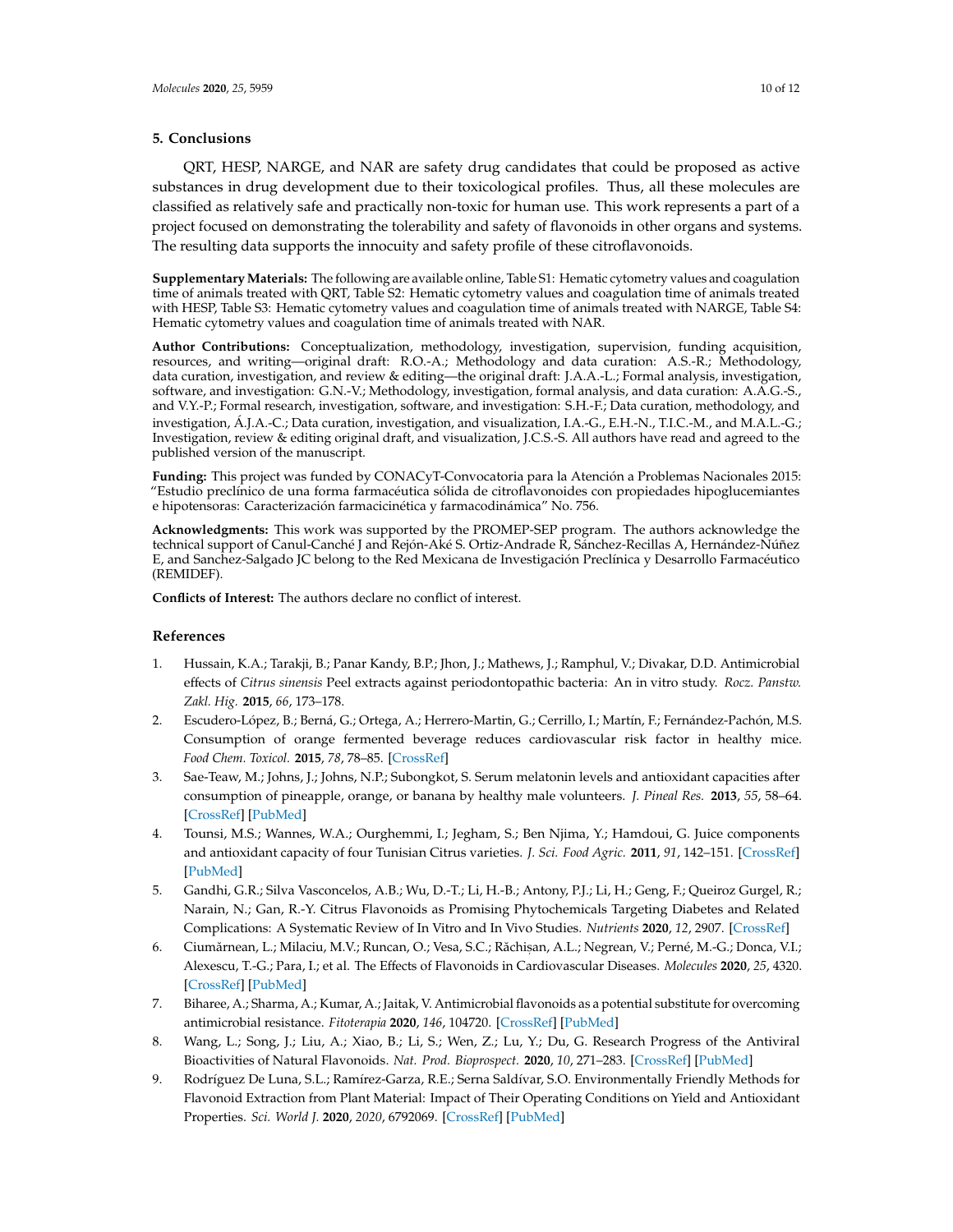- 10. Tronina, T.; Popłoński, J.; Bartmańska, A. Flavonoids as Phytoestrogenic Components of Hops and Beer. *Molecules* **2020**, *25*, 4201. [CrossRef]
- 11. Liskova, A.; Koklesova, L.; Samec, M.; Varghese, E.; Abotaleb, M.; Samuel, S.M.; Smejkal, K.; Biringer, K.; Petras, M.; Blahutova, D.; et al. Implications of flavonoids as potential modulators of cancer neovascularity. *J. Cancer Res. Clin. Oncol.* **2020**. [CrossRef] [PubMed]
- 12. Lopes Andrade, A.W.; Ribeiro Figueiredo, D.D.; Islam, M.T.; Viana Nunes, A.M.; da Conceição Machado, K.; da Conceição Machado, K.; Uddin, S.J.; Shilpi, J.A.; Rouf, R.; de Carvalho Melo-Cavalcante, A.A.; et al. Toxicological evaluation of the biflavonoid, agathisflavone in albino Swiss mice. *Biomed. Pharmacother.* **2019**, *110*, 68–73. [CrossRef] [PubMed]
- 13. Li, P.; Wang, S.; Guan, X.; Liu, B.; Wang, Y.; Xu, K.; Peng, W.; Su, W.; Zhang, K. Acute and 13 weeks subchronic toxicological evaluation of naringin in Sprague-Dawley rats. *Food Chem. Toxicol.* **2013**, *60*, 1–9. [CrossRef] [PubMed]
- 14. Li, P.; Wang, S.; Guan, X.; Cen, X.; Hu, C.; Peng, W.; Wang, Y.; Su, W. Six months chronic toxicological evaluation of naringin in Sprague-Dawley rats. *Food Chem. Toxicol.* **2014**, *66*, 65–75. [CrossRef] [PubMed]
- 15. Li, P.; Wu, H.; Wang, Y.; Peng, W.; Su, W. Toxicological evaluation of naringin: Acute, subchronic, and chronic toxicity in Beagle dogs. *Regul. Toxicol. Pharmacol.* **2020**, *111*, 104580. [CrossRef]
- 16. Sahu, R.K.; Basu, R.; Sharma, A. Genetic toxicological of some plant flavonoids by the micronucleus test. *Mutat. Res.* **1981**, *89*, 69–74. [CrossRef]
- 17. OECD Guideline for Testing of Chemicals. 2011. Available online: https://ntp.niehs.nih.gov/iccvam/ suppdocs/feddocs/oecd/oecd\_gl423.pdf (accessed on 10 July 2020).
- 18. Vergara-Galicia, J.; Jimenez-Ramirez, L.A.; Tun-Suarez, A.; Aguirre-Crespo, F.; Salazar-Gómez, A.; Estrada-Soto, S.; Sierra-Ovando, A.; Hernandez-Nuñez, E. Vasorelaxant activity of extracts obtained from *Apium graveolens*: Possible source for vasorelaxant molecules isolation with potential antihypertensive effect. Asian Pac. J. Trop. Biomed. 2013, 3, 776–779. [CrossRef]
- 19. Akindele, A.J.; Unachukwu, E.G.; Osiagwu, D.D. 90 Days toxicological assessment of hydroethanolic leaf extract of *Ipomoea asarifolia* (Desr.) Roem. and Schult. (Convolvulaceae) in rats. *J. Ethnopharmacol.* **2015**, *174*, 582–594. [CrossRef]
- 20. Sajjadi, S.E.; Ghanadian, M.; Haghighi, M.; Mouhebat, L. Cytotoxic effect of *Cousinia verbascifolia* Bungeagainst OVCAR-3 and HT-29 cancer cells. *J. HerbMed Pharmacol.* **2015**, *4*, 15–19.
- 21. Metodiewa, D.; Jaiswal, A.K.; Cenas, N.; Dickancaité, E.; Segura-Aguilar, J. Quercetin may act as a cytotoxic prooxidant after its metabolic activation to semiquinone and quinoidal product. *Free Radic. Biol. Med.* **1999**, *26*, 107–116. [CrossRef]
- 22. Boncler, M.; Golanski, J.; Lukasiak, M.; Redzynia, M.; Dastych, J.; Watala, C. A new approach for the assessment of the toxicity of polyphenol-rich compounds with the use of high content screening analysis. *PLoS ONE* **2017**, *12*, e0180022. [CrossRef] [PubMed]
- 23. Yongsheng, L.; Kandhare, A.D.; Mukherjee, A.A.; Bodhankar, S.L. Acute and sub-chronic oral toxicity studies of hesperidin isolated from orange peel extract in Sprague Dawley rats. *Regul. Toxicol. Pharm.* **2019**, *105*, 77–85. [CrossRef]
- 24. Knapp, P. Amphetamine and addiction. *J. Nerv. Ment. Disord.* **1952**, *115*, 406–409.
- 25. Kelly, W.R. *Veterinary Clinical Diagnosis*; Bailliere Tindall: London, UK, 1977; pp. 271–282.
- 26. Fuentes, X. *Bioquímica Clínica y Patología Molecular*, 2nd ed.; Reverte: Barcelona, Spain, 1998; p. 1006.
- 27. Ruiz, G. *Fundamentos de Hematología*, 4th ed.; Medica Panamericana: Mexico City, Mexico, 2009; pp. 13–23.
- 28. Miale, J. *Hematología: Medicina de Laboratorio*, 6th ed.; Reverte: Barcelona, Spain, 1985; pp. 872–922.
- 29. Banchero, P.; Glachetto, G. Agranulocitosis inducida por medicamentos. *Arch. Pediatr. Urug.* **2002**, *73*, 76–79.
- 30. Nyska, A.; Hayashi, S.; Koyanagi, M.; Davis, J.P.; Jokinen, M.P.; Ramot, Y.; Maronpot, R.R. Ninety-day toxicity and single-dose toxicokinetics study of alpha-glycosil isoquercitrin in Sprague-Dawley rats. *Food Chem. Toxicol.* **2016**, *97*, 354–366. [CrossRef] [PubMed]
- 31. Ishikawa, A.; Yamashita, H.; Hiemori, M.; Inagaki, E.; Kimoto, M.; Okamoto, M.; Tsuji, H.; Memon, A.N.; Mohammadi, A.; Natori, Y. Characterization of Inhibitors of Postprandial Hyperglycemia from the Leaves of Nerium indicum. *J. Nutr. Sci. Vitaminol.* **2007**, *53*, 166–173. [CrossRef] [PubMed]
- 32. Jo, S.-H.; Ka, E.-H.; Lee, H.-S.; Apostolidis, E.; Jang, H.-D.; Kwon, Y.-I. Comparison of Antioxidant Potential and Rat intestinal αa-Glucosidases Inhibitory Activities of Quercetin, Rutin, and Isoquercetin. *Int. J. Appl. Res. Nat. Prod.* **2009**, *2*, 52–60.